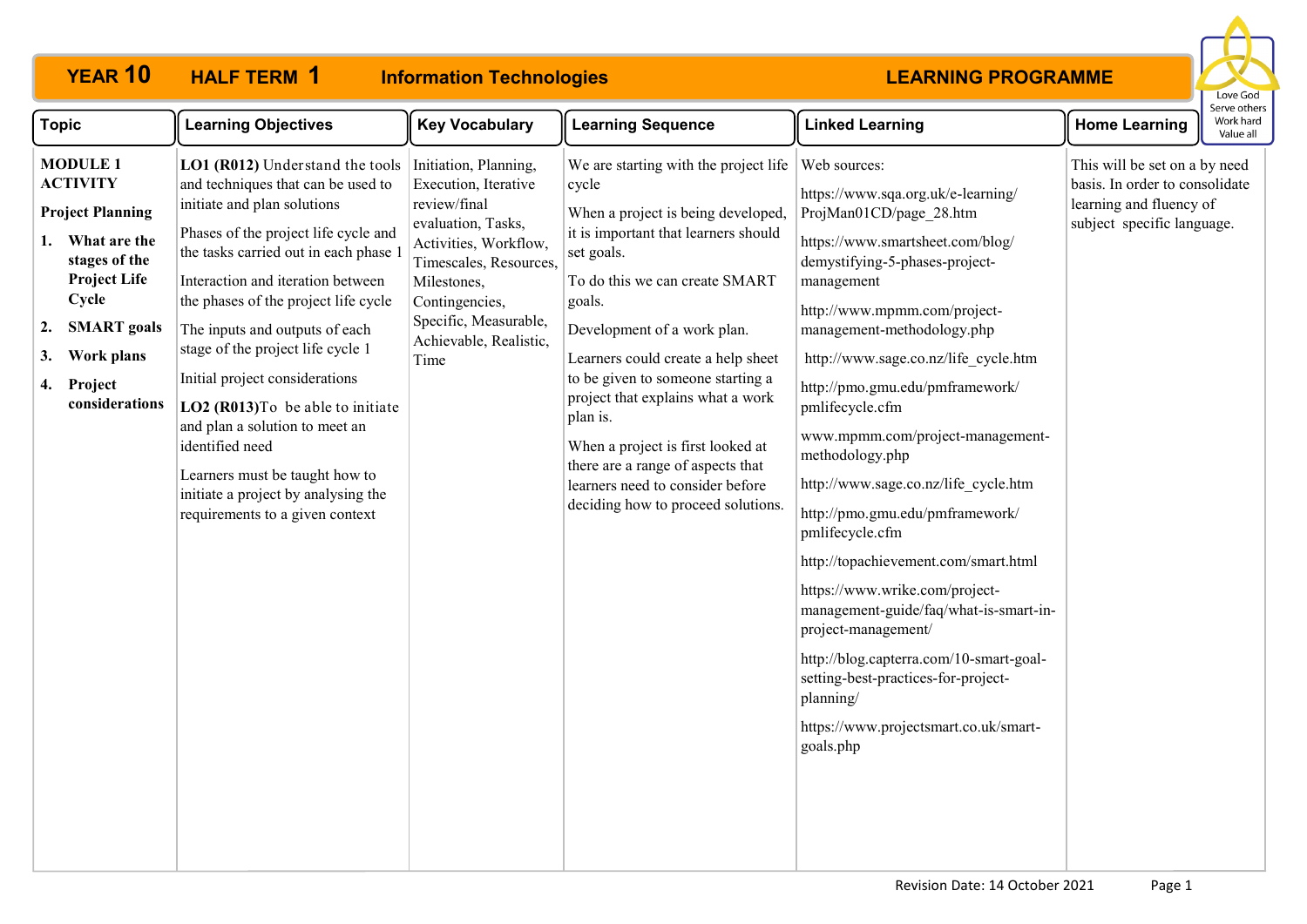# **HALF TERM 1**

# **YEAR 10 HALF TERM Information Technologies**



| <b>Topic</b>                                                                                                                                     | <b>Learning Objectives</b>                                                                                                                                                                                                                                                                                                                                                                                                       | <b>Key Vocabulary</b>                                                                                                                | <b>Learning Sequence</b>                                                                                                                                                                                                                                                                                                                                                                                                                                                                                                                       | <b>Linked Learning</b>                                                                                                                                                                                                                                                                                                                                                                                                                                                        | <b>Home Learning</b>                                                                                                     | Work hard<br>Value all |
|--------------------------------------------------------------------------------------------------------------------------------------------------|----------------------------------------------------------------------------------------------------------------------------------------------------------------------------------------------------------------------------------------------------------------------------------------------------------------------------------------------------------------------------------------------------------------------------------|--------------------------------------------------------------------------------------------------------------------------------------|------------------------------------------------------------------------------------------------------------------------------------------------------------------------------------------------------------------------------------------------------------------------------------------------------------------------------------------------------------------------------------------------------------------------------------------------------------------------------------------------------------------------------------------------|-------------------------------------------------------------------------------------------------------------------------------------------------------------------------------------------------------------------------------------------------------------------------------------------------------------------------------------------------------------------------------------------------------------------------------------------------------------------------------|--------------------------------------------------------------------------------------------------------------------------|------------------------|
| <b>MODULE 2</b><br><b>ACTIVITY</b><br><b>Mitigating risks for</b><br>a project<br><b>Data Protection</b><br>Act<br><b>Computer Misuse</b><br>Act | LO <sub>2</sub> (R <sub>013</sub> )<br>To be able to initiate and plan a<br>solution to meet an identified need<br>Learners should be taught how to<br>mitigate risks through the planning<br>process<br>LO4 (R012) Understand the factors<br>to be considered when collecting<br>and processing data and storing<br>data/information<br><b>Prevention Measures</b><br>Current legislation, its implications<br>and applications | Current legislation and<br>regulations - Data<br>Protection Act<br>Current legislation and<br>$regulations -$<br>Computer Misuse Act | Module 2 seeks to develop<br>learners' ability to reduce the risks<br>that can affect the development of<br>and use of a technological solution.<br>Before learners can develop their<br>own solution, they need to clearly<br>understand:<br>How to look at the risks that<br>$\bullet$<br>affect a project.<br>How to use the various tools,<br>techniques and technology<br>available to reduce these risks.<br>The legislation that has to be<br>considered when developing<br>and using a technological<br>solution and to conform to it. | https://www.gov.uk/data-protection/the-<br>data-protection-act<br>http://www.bbc.co.uk/schools/<br>gcsebitesize/ict/<br>legal/1dataandcomputermisuserev1.shtml<br>https://www.sqa.org.uk/e-learning/<br>ITLaw01CD/page 03.htm<br>http://www.legislation.gov.uk/<br>ukpga/1990/18/contents https://<br>thenextweb.com/uk/2012/05/17/uk-<br>facebook-account-hacker-hit-with-12-<br>month-prison-sentence/#.tnw PdX4kgLy<br>http://www.computerevidence.co.uk/<br>Cases/CMA.htm | This will be set on a by need<br>basis. In order to consolidate<br>learning and fluency of<br>subject specific language. |                        |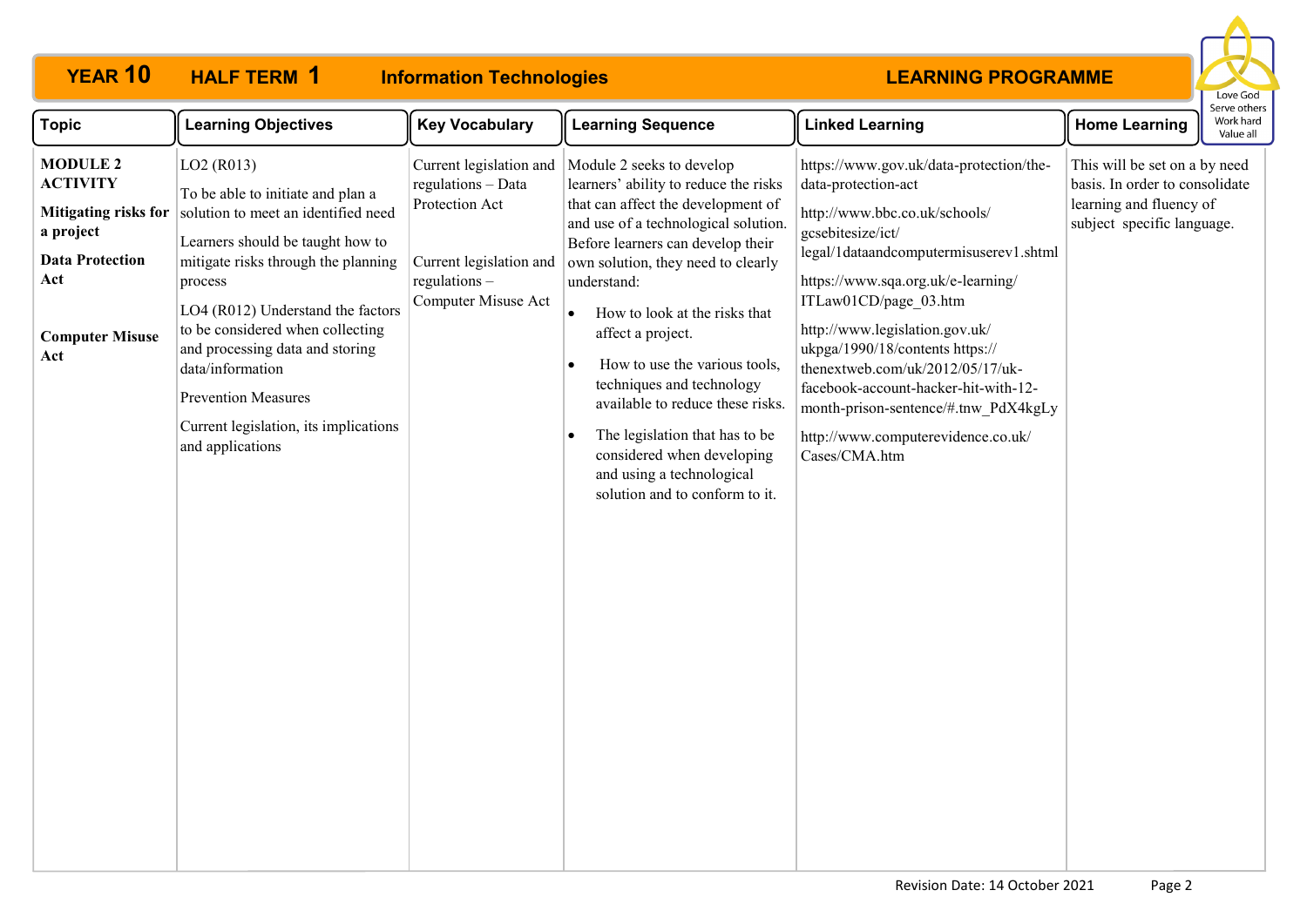#### **YEAR 10 HALF TERM Information Technologies HALF TERM 2**



| <b>Topic</b>                                                                             | <b>Learning Objectives</b>                                                                                                                                                                                                                                                                                                                                                                                                                                                                                                                 | <b>Key Vocabulary</b>                                                                              | <b>Learning Sequence</b>                                                                                                                                                                                                                                                                                                                                                                                                                                                                                                                                                     | <b>Linked Learning</b>                                                                                                                                                                                                                                                                                                                                                                      | <b>Home Learning</b>                                                                                                     | Work hard<br>Value all |
|------------------------------------------------------------------------------------------|--------------------------------------------------------------------------------------------------------------------------------------------------------------------------------------------------------------------------------------------------------------------------------------------------------------------------------------------------------------------------------------------------------------------------------------------------------------------------------------------------------------------------------------------|----------------------------------------------------------------------------------------------------|------------------------------------------------------------------------------------------------------------------------------------------------------------------------------------------------------------------------------------------------------------------------------------------------------------------------------------------------------------------------------------------------------------------------------------------------------------------------------------------------------------------------------------------------------------------------------|---------------------------------------------------------------------------------------------------------------------------------------------------------------------------------------------------------------------------------------------------------------------------------------------------------------------------------------------------------------------------------------------|--------------------------------------------------------------------------------------------------------------------------|------------------------|
| <b>MODULE 3</b><br><b>ACTIVITY</b><br><b>Planning and</b><br>reviewing project<br>phases | LO1 (R012) Understand the tools<br>and techniques that can be used to<br>initiate and plan solutions and<br>planning tools and the software<br>types used to develop project plans<br>LO2 (R013) To be able to initiate<br>and plan a solution to meet an<br>identified need and use planning<br>documentation Learners should be<br>taught how to undertake iterative<br>testing 4<br>LO8 (R013) To be able to<br>iteratively review and evaluate the<br>development of the solution and<br>carry out and document an iterative<br>review | Project Evaluation<br>Review Technique<br>Phase review<br>Visualisation<br>Client/end user's needs | Module 3 develops learner's ability<br>to plan a project and then review<br>the phases of the project life cycle.<br>Before learners can plan their own<br>solution and create a technological<br>solution, they need to understand:<br>The planning tools and software<br>that are available for them to use.<br>How to analyse a brief and select<br>the key information from it.<br>How to test their solution as they<br>develop it ensure that it meets the<br>client needs.<br>How to review what they have<br>already completed and suggest<br>possible improvements. | http://www.investopedia.com/terms/p/<br>pert-chart.asp http://<br>searchsoftwarequality.techtarget.com/<br>definition/PERT-chart https://<br>www.edrawsoft.com/PERT-Chart.php<br>https://www.smartdraw.com/pert-chart/<br>examples/pert-chart-1/ https://<br>en.wikipedia.org/wiki/<br>Program evaluation and review techniq<br>ue                                                          | This will be set on a by need<br>basis. In order to consolidate<br>learning and fluency of<br>subject specific language. |                        |
| <b>MODULE 4-</b><br>Creating, updating,<br>deleting and using<br>data                    | LO3 (R012)<br>Understand how data and<br>information can be collected, stored<br>and used<br>Data types<br>Information                                                                                                                                                                                                                                                                                                                                                                                                                     | Data Types<br>Information                                                                          | Module 4 looks at how data is<br>stored and manipulated using a<br>computer system and then how it<br>can be searched and used<br>effectively to meet a given<br>objective.<br>The difference between data and<br>information.<br>How to enter the data into a<br>computer system in a variety of<br>data handling software.<br>How to manipulate the data in a<br>variety of data handling software so<br>that usable information is<br>generated.                                                                                                                          | https://www.w3schools.com/sql/<br>sql_datatypes_general.asp https://<br>www.w3schools.com/sql/<br>sql_datatypes.asp https://<br>docs.microsoft.com/en-us/sql/t-sql/data-<br>types/precision-scale-and-length-transact-<br>sql<br>https://www.tutor2u.net/business/<br>reference/the-difference-between-data-<br>and-information<br>http://www.diffen.com/difference/<br>Data_vs_Information | This will be set on a by need<br>basis. In order to consolidate<br>learning and fluency of<br>subject specific language. |                        |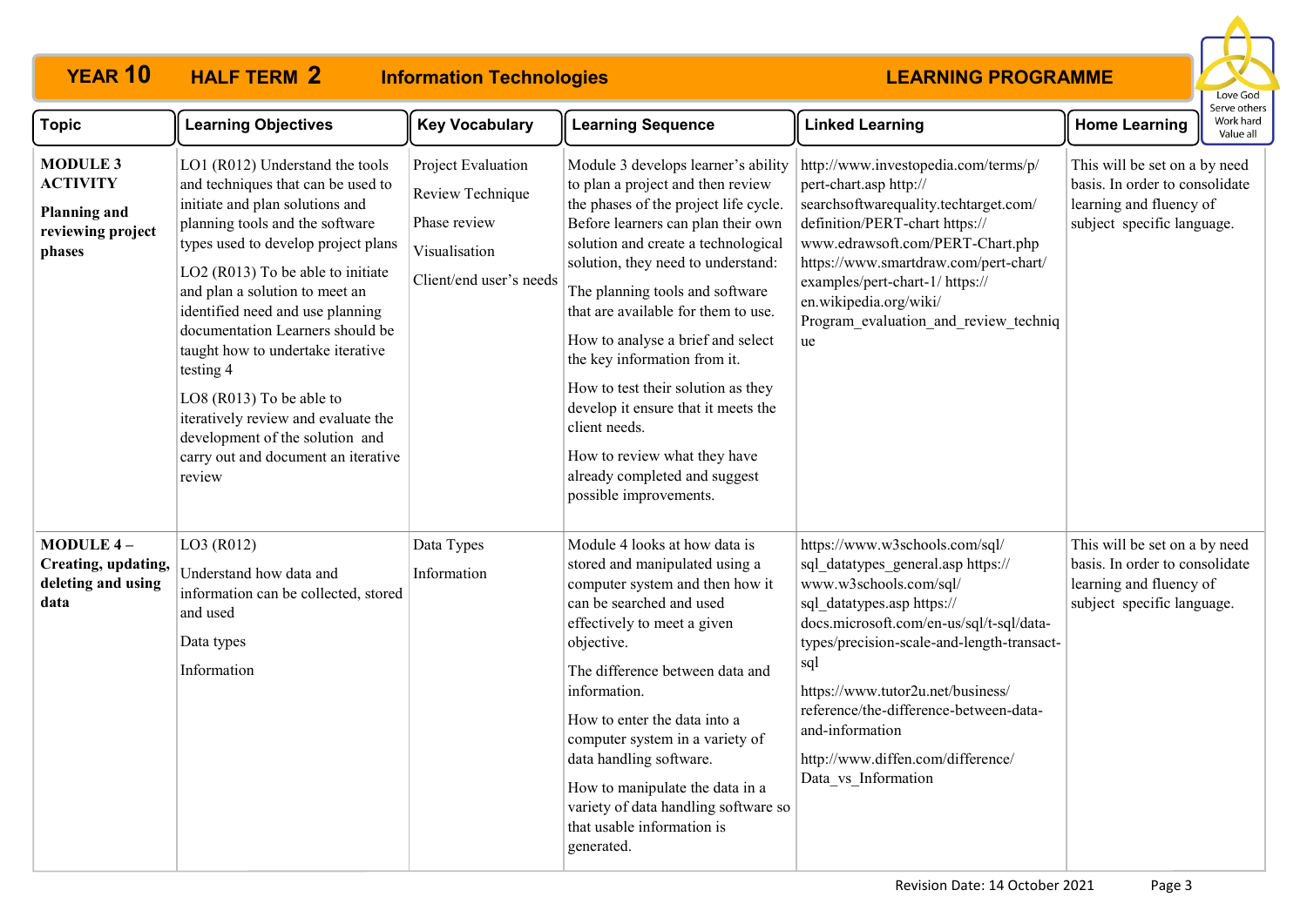#### **LEARNING PROGRAMME Topic Learning Objectives Key Vocabulary Learning Sequence Linked Learning Home Learning YEAR 10 HALF TERM Information Technologies Activity 4 Creating**  LO5 (R013) To be able to import **a database** and manipulate data to develop a solution to meet an identified need Learners should be taught how to create, edit and delete data using appropriate software tools and techniques Data Types, Validation, DBMS Tables **Query** Learners could then create a database to store the information about ordering of revision guides for GCSE subjects. Learners could: In pairs, using appropriate software, create the database for the [https://www.bbc.co.uk/bitesize/topics/](https://www.bbc.co.uk/bitesize/topics/zwm6fg8) [zwm6fg8](https://www.bbc.co.uk/bitesize/topics/zwm6fg8) This will be set on a by need basis. In order to consolidate learning and fluency of subject specific language. **HALF TERM 2**

data supplied

Love God Serve others Work hard Value all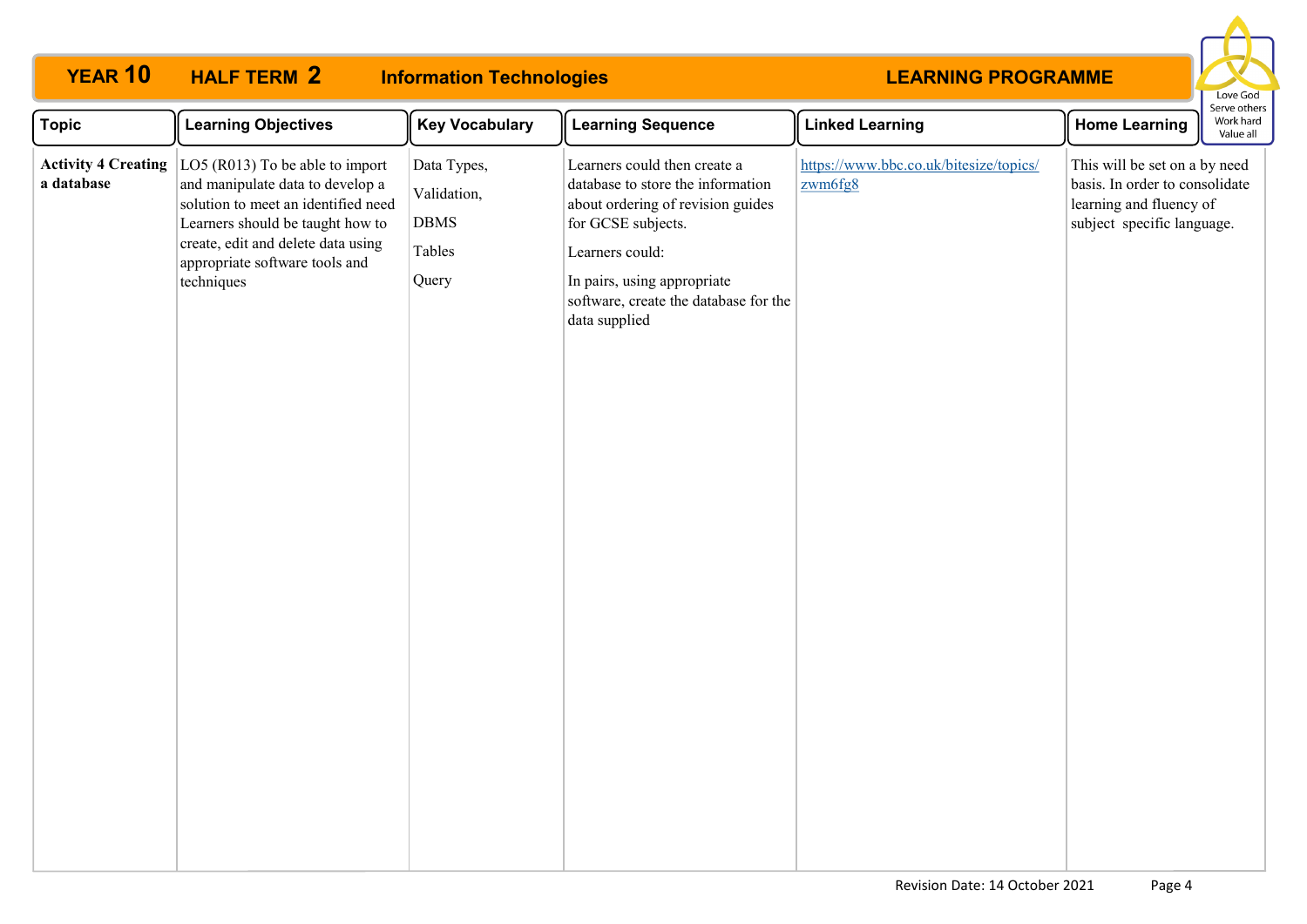#### **YEAR 10 HALF TERM Information Technologies HALF TERM 3**



| <b>Topic</b>                                                    | <b>Learning Objectives</b>                                                                                                                                                                                                                                                                                                                                                                                                | <b>Key Vocabulary</b>                                                                                | <b>Learning Sequence</b>                                                                                                                                                                                                                                                                                                                                                                                                         | <b>Linked Learning</b>                                                                                                                        | ei ve ottier<br>Work hard<br><b>Home Learning</b><br>Value all                                                           |
|-----------------------------------------------------------------|---------------------------------------------------------------------------------------------------------------------------------------------------------------------------------------------------------------------------------------------------------------------------------------------------------------------------------------------------------------------------------------------------------------------------|------------------------------------------------------------------------------------------------------|----------------------------------------------------------------------------------------------------------------------------------------------------------------------------------------------------------------------------------------------------------------------------------------------------------------------------------------------------------------------------------------------------------------------------------|-----------------------------------------------------------------------------------------------------------------------------------------------|--------------------------------------------------------------------------------------------------------------------------|
| Module 4: Using a<br>spreadsheet                                | LO5 (R013) To be able to import<br>and manipulate data to develop a<br>solution to meet an identified need<br>Learners should be taught how to<br>create, edit and delete data using<br>appropriate software tools and<br>techniques                                                                                                                                                                                      | • VLOOKUP /<br>HLOOKUP · SUMIF ·<br><b>COUNTIF . SUMIF .</b><br>CONCATENATE/<br><b>CONCAT · DATE</b> | Create a Spreadsheet<br>Formulas<br>Functions<br><b>Advanced Functions</b><br>Modeling                                                                                                                                                                                                                                                                                                                                           | KS3 modelling                                                                                                                                 | This will be set on a by need<br>basis. In order to consolidate<br>learning and fluency of<br>subject specific language. |
| MODULE $5-$<br>Presenting<br>information in a<br>meaningful way | LO6 (R012) Understand the<br>different methods of processing<br>data and presenting information<br>Selection and justification of the<br>appropriate tools and techniques<br>and formats to process data to meet<br>the defined objectives in a given<br>context. Purpose and suitability of<br>presenting methods<br>The resources required for<br>presenting information and data<br>and the appropriateness of the use | <b>Target Audience</b><br>Purpose                                                                    | Module 5 looks at how information<br>is presented so that it is useful and<br>easy to use for its intended<br>audience. To do this, learners<br>should understand:<br>The factors that will influence<br>the decision about what<br>method to select. These<br>include:<br>Audience o Location o Device<br>$(s)$ o Transfer method $(s)$ o<br>Data security<br>How to present this<br>information, what tools to use<br>and why. | http://www.ocr.org.uk/qualifications/<br>vocational-education-and-skills/<br>cambridge-nationals-information-<br>technologies-level-1-2-j808/ | This will be set on a by need<br>basis. In order to consolidate<br>learning and fluency of<br>subject specific language. |
| Module 5<br><b>Presenting to</b><br>audiences                   | LO7 (R013) To be able to select<br>and present information in the<br>development of the solution to meet<br>an identified need. How to select<br>and present information. Learners<br>should be taught how to present<br>information using appropriate<br>software tools and techniques.<br>Learners should be taught<br>presentation techniques                                                                          | <b>Target Audience</b><br>Purpose<br>UI                                                              | What software would be most<br>appropriate to present the data<br>Who the audience is and how they<br>could view the report/data<br>How the data should be laid out so<br>its easiest to view<br>Design the interface before creating<br>it, using the appropriate planning<br>tools.                                                                                                                                            | http://www.ocr.org.uk/qualifications/<br>vocational-education-and-skills/<br>cambridge-nationals-information-<br>technologies-level-1-2-j808/ | This will be set on a by need<br>basis. In order to consolidate<br>learning and fluency of<br>subject specific language. |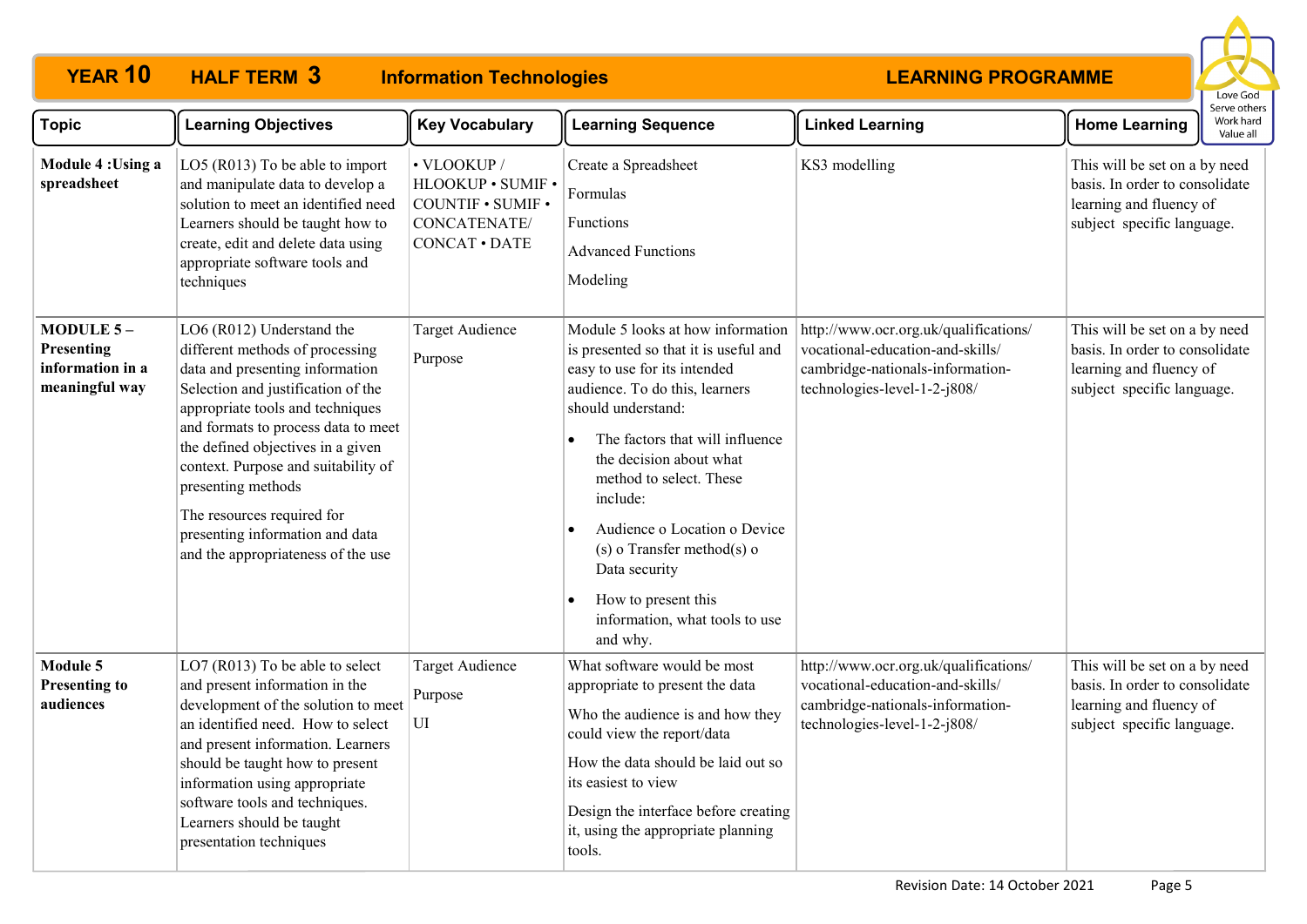# **HALF TERM 4**

**YEAR 10 HALF TERM Information Technologies**



| <b>Topic</b>                                          | <b>Learning Objectives</b>                                                                                                                                                                                                                                                                                                                                  | <b>Key Vocabulary</b>           | <b>Learning Sequence</b>                                                                                                                                                                                                                                                                                                                                                                                                                                                                                                                                                                                     | <b>Linked Learning</b>                                                                                                                                                                                                                                                                                                                                                                                                                              | <b>Home Learning</b>                                                                                                     | Work hard<br>Value all |
|-------------------------------------------------------|-------------------------------------------------------------------------------------------------------------------------------------------------------------------------------------------------------------------------------------------------------------------------------------------------------------------------------------------------------------|---------------------------------|--------------------------------------------------------------------------------------------------------------------------------------------------------------------------------------------------------------------------------------------------------------------------------------------------------------------------------------------------------------------------------------------------------------------------------------------------------------------------------------------------------------------------------------------------------------------------------------------------------------|-----------------------------------------------------------------------------------------------------------------------------------------------------------------------------------------------------------------------------------------------------------------------------------------------------------------------------------------------------------------------------------------------------------------------------------------------------|--------------------------------------------------------------------------------------------------------------------------|------------------------|
| MODULE 6-<br><b>Final evaluation</b><br>for a project | LO8 (R013)<br>To be able to iteratively review and<br>evaluate the development of the<br>solution<br>Final review.                                                                                                                                                                                                                                          | Evaluation<br>Review<br>Project | Module 6 looks at how a project is<br>completed by carrying out a final<br>evaluation of both the working<br>processes that have been used<br>together with the final product and<br>how it meets the clients' needs. To<br>do this, learners must understand:<br>How to review what they have<br>done to meet the client's needs.<br>• How to review the<br>technology they have used and<br>judge if was the most<br>appropriate for the tasks.                                                                                                                                                            | http://www.ocr.org.uk/qualifications/<br>vocational-education-and-skills/<br>cambridge-nationals-information-<br>technologies-level-1-2-j808/                                                                                                                                                                                                                                                                                                       | This will be set on a by need<br>basis. In order to consolidate<br>learning and fluency of<br>subject specific language. |                        |
| MODULE $7-$<br><b>Collecting and</b><br>storing data  | LO3 (R012)<br>Understand how data and<br>information can be collected, stored<br>and used<br>Methods used to collect and store<br>data and information, and the<br>appropriateness of the use of these<br>in a given context<br>Storage and the appropriateness of<br>the use of these in context 3<br>Use of data in a given context<br>including Big Data |                                 | Module 7 looks at how data is<br>collected and stored. Everything we<br>do generates data, how it its<br>collected and stored differs based<br>on the situation. To be able to<br>decide upon the most appropriate<br>method(s) to use to collect and<br>store the data learners need to<br>understand:<br>The different methods of<br>$\bullet$<br>collecting data that can be<br>carried out by people.<br>The different methods of<br>$\bullet$<br>collecting data that can be<br>carried out machines and<br>technology. • How to judge<br>which is the best method of<br>storing data in any situation. | http://www.fao.org/docrep/003/x2465e/<br>x2465e09.htm http://www.teach-ict.com/<br>gcse new/databases/data capture/<br>miniweb/pg2.htm http://<br>www.inventoryops.com/ADC.htm http://<br>www.bbc.co.uk/schools/gcsebitesize/ict/<br>databases/2databasesrev3.shtml https://<br>www.invensis.net/blog/data-<br>processing/10-effective-ways-to-data-<br>capture/ https://www.tutor2u.net/<br>business/ict/<br>intro information data collection.htm | This will be set on a by need<br>basis. In order to consolidate<br>learning and fluency of<br>subject specific language. |                        |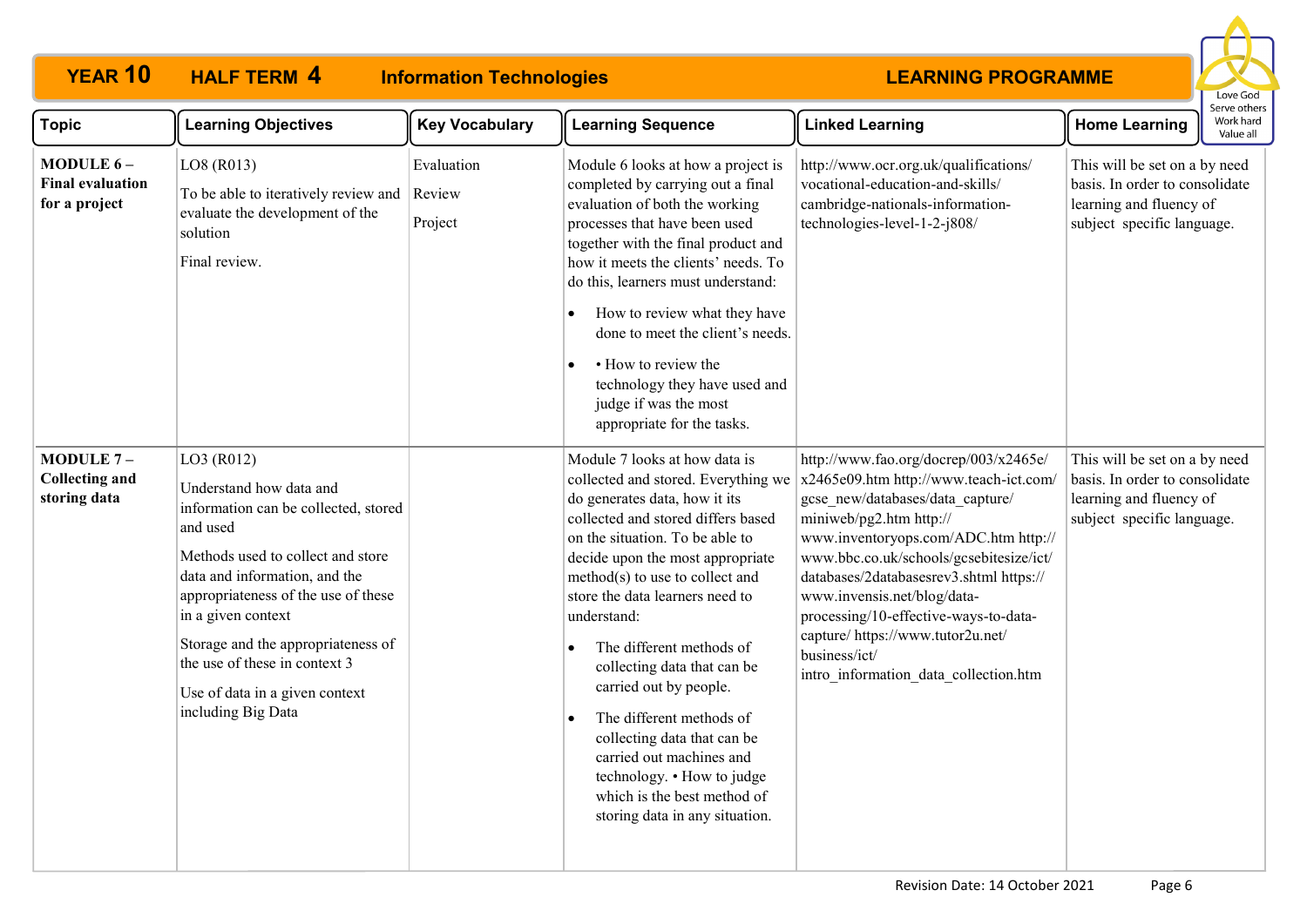| <b>YEAR 10</b>                                                     | <b>HALF TERM 4</b>                                   | <b>Information Technologies</b>                                                                                                                                                             |                                                                                                                                                                                                                                                                                              | <b>LEARNING PROGRAMME</b>                                                                                                                                                                                            |                                                                                                                          | Love God                               |
|--------------------------------------------------------------------|------------------------------------------------------|---------------------------------------------------------------------------------------------------------------------------------------------------------------------------------------------|----------------------------------------------------------------------------------------------------------------------------------------------------------------------------------------------------------------------------------------------------------------------------------------------|----------------------------------------------------------------------------------------------------------------------------------------------------------------------------------------------------------------------|--------------------------------------------------------------------------------------------------------------------------|----------------------------------------|
| <b>Topic</b>                                                       | <b>Learning Objectives</b>                           | <b>Key Vocabulary</b>                                                                                                                                                                       | <b>Learning Sequence</b>                                                                                                                                                                                                                                                                     | <b>Linked Learning</b>                                                                                                                                                                                               | <b>Home Learning</b>                                                                                                     | Serve others<br>Work hard<br>Value all |
| MODULE $7-$<br><b>Collecting and</b><br>storing data in<br>context | Use of data in a given context<br>including Big Data | These contexts are<br>listed in the spec:<br>law enforcement<br>a.<br>education<br>b.<br>health and fitness<br>c.<br>shopping<br>d.<br>entertainment /<br>e.<br>leisure<br>lifestyle.<br>f. | Data is used in all walks of life and<br>is used to aid decision making,<br>from deciding what clothes to stock<br>in a shop to what transport links to<br>develop. Learners could create<br>several 'case study' files that<br>explain how data is used in a<br>variety of global contexts. | https://www.ons.gov.uk/<br>peoplepopulationandcommunity/<br>crimeandjustice https://www.apple.com/<br>uk/ios/health/ https://<br>www.fitnesssyncer.com/ https://<br>data.cdrc.ac.uk/dataset?<br>tags=Shopping+Habits | This will be set on a by need<br>basis. In order to consolidate<br>learning and fluency of<br>subject specific language. |                                        |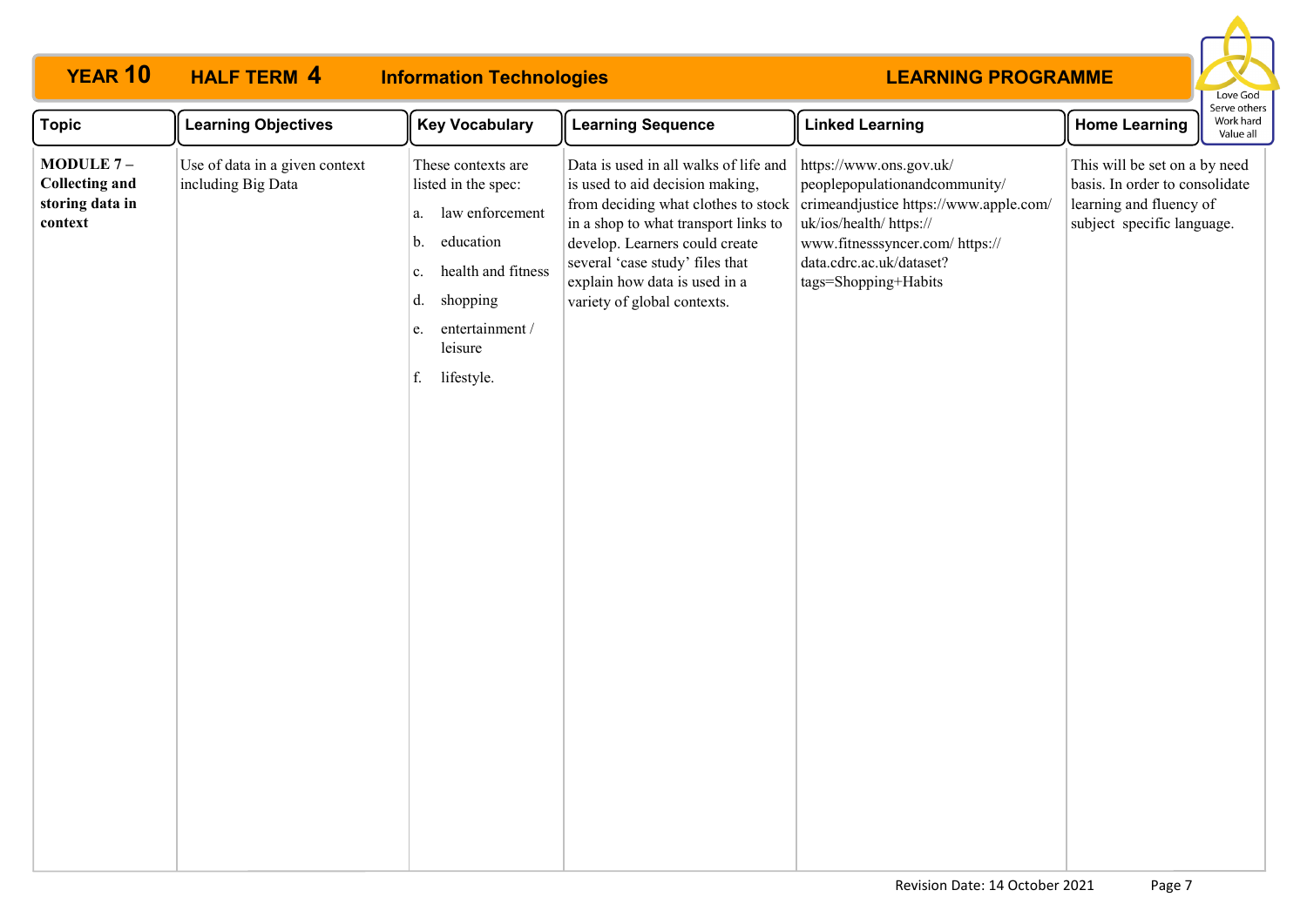# **HALF TERM 5**

# **YEAR 10 HALF TERM 5 Information Technologies**



| <b>Topic</b>                                                         | <b>Learning Objectives</b>                                                                                                                                                                                                                                                                                                   | <b>Key Vocabulary</b>                                                                                                                          | <b>Learning Sequence</b>                                                                                                                                                                                                                                                                                                                                                                                                                                                                                                                                                                                    | <b>Linked Learning</b>                                                                                                                        | <b>Home Learning</b>                                                                                                     | Work hard<br>Value all |
|----------------------------------------------------------------------|------------------------------------------------------------------------------------------------------------------------------------------------------------------------------------------------------------------------------------------------------------------------------------------------------------------------------|------------------------------------------------------------------------------------------------------------------------------------------------|-------------------------------------------------------------------------------------------------------------------------------------------------------------------------------------------------------------------------------------------------------------------------------------------------------------------------------------------------------------------------------------------------------------------------------------------------------------------------------------------------------------------------------------------------------------------------------------------------------------|-----------------------------------------------------------------------------------------------------------------------------------------------|--------------------------------------------------------------------------------------------------------------------------|------------------------|
| <b>MODULE 8-</b><br>Cyber security $-$<br>threats and<br>preventions | LO4 (R012)<br>Understand the factors to be<br>considered when collecting and<br>processing data and storing data/<br>information $1, 2, 3, 4$<br>Types of threats 1<br>The vulnerabilities -which can be<br>exploited in a cyber-security attack<br>The impacts of a cyber-security<br>attack<br>Detailed Prevention methods | Vulnerability<br>data security                                                                                                                 | Module 8 looks in detail at the<br>threats that our data and computer<br>systems face daily, together with<br>the measures that can be taken to<br>deal with these threats.<br>Learners should be able to select<br>the most appropriate prevention<br>method for a situation. To do this<br>learners' need to understand:<br>The threats that exist.<br>Why and how these threats are<br>used.<br>The impact of these threats and<br>attacks on individuals and<br>organisations.<br>How these threats can be dealt<br>with and the measures that can<br>be put in place to stop them<br>having an effect. | http://www.ocr.org.uk/qualifications/<br>vocational-education-and-skills/<br>cambridge-nationals-information-<br>technologies-level-1-2-j808/ | This will be set on a by need<br>basis. In order to consolidate<br>learning and fluency of<br>subject specific language. |                        |
| <b>MODULE 8-</b><br>Cyber security $-$<br>threats and<br>preventions | The impacts of a cyber-security<br>attack                                                                                                                                                                                                                                                                                    | denial of service (DoS)<br>to authorised others<br>identify theft<br>data destruction<br>data manipulation<br>data modification<br>data theft. | Learners need to understand that a<br>cyber-attack has a different impact<br>depending on<br>who (individual or organisation),<br>how and when they are attacked.<br>Learners could research attacks.                                                                                                                                                                                                                                                                                                                                                                                                       | http://www.ocr.org.uk/qualifications/<br>vocational-education-and-skills/<br>cambridge-nationals-information-<br>technologies-level-1-2-j808/ | This will be set on a by need<br>basis. In order to consolidate<br>learning and fluency of<br>subject specific language. |                        |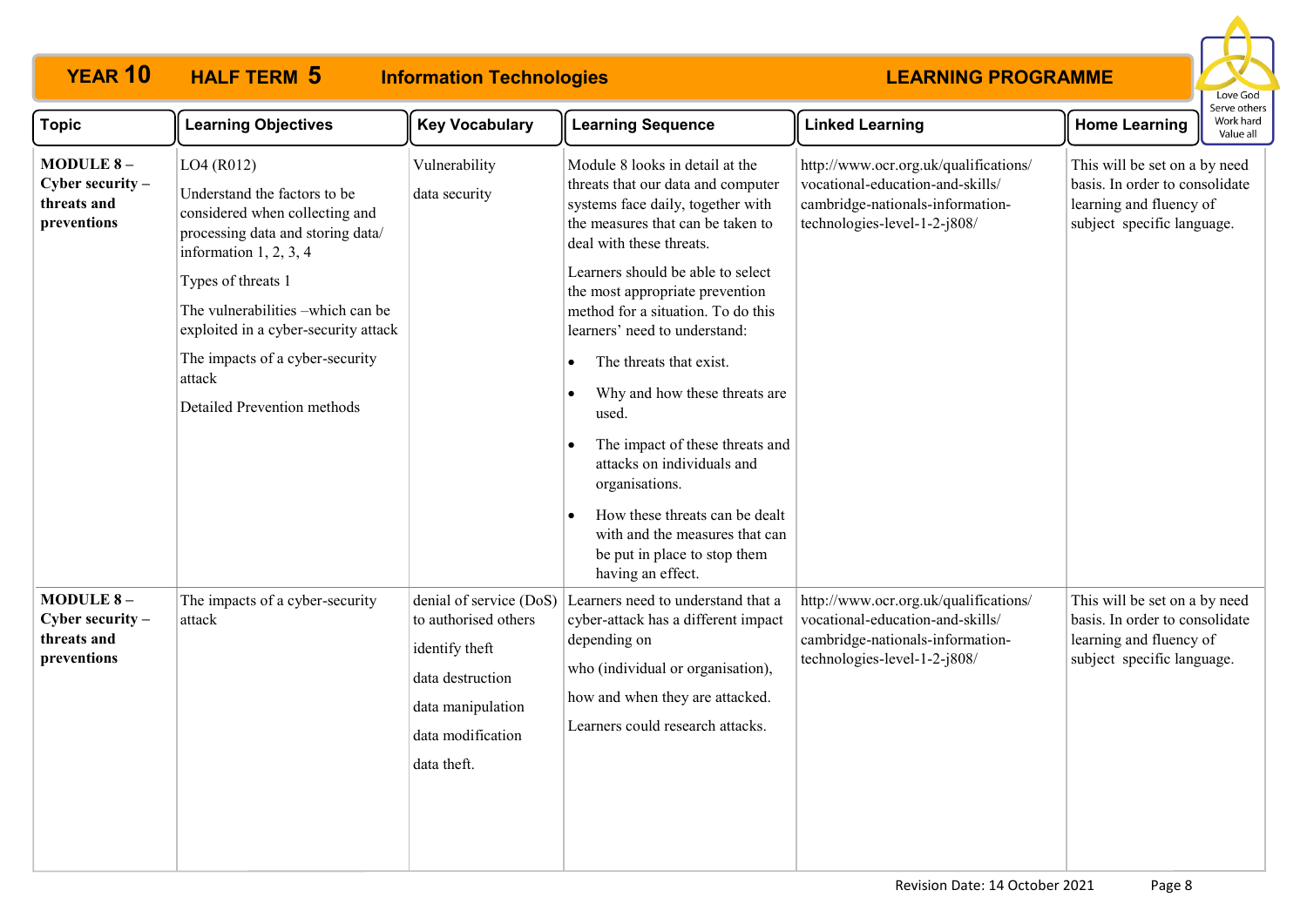| <b>YEAR 10</b>                                                                                                          | <b>HALF TERM 5</b>         | <b>Information Technologies</b>                                                                                                                                   |                                                                                                                                                                            | <b>LEARNING PROGRAMME</b>              |                                                                                                                          | Love God                               |
|-------------------------------------------------------------------------------------------------------------------------|----------------------------|-------------------------------------------------------------------------------------------------------------------------------------------------------------------|----------------------------------------------------------------------------------------------------------------------------------------------------------------------------|----------------------------------------|--------------------------------------------------------------------------------------------------------------------------|----------------------------------------|
| <b>Topic</b>                                                                                                            | <b>Learning Objectives</b> | <b>Key Vocabulary</b>                                                                                                                                             | <b>Learning Sequence</b>                                                                                                                                                   | <b>Linked Learning</b>                 | <b>Home Learning</b>                                                                                                     | Serve others<br>Work hard<br>Value all |
| MODULE 8-<br>Cyber security $-$<br>threats and<br>preventions<br><b>Protecting</b><br>information<br>technology systems | Detailed Preention methods | Biometric,<br>access rights and<br>permissions,<br>authentication,<br>usernames,<br>passwords,<br>anti-virus software,<br>encryption,<br>backups,<br>over writing | There are several prevention<br>methods listed in the specification<br>that learners must be aware of,<br>These include:<br>physical,<br>logical,<br>physical destruction. | Modelling their own security measures. | This will be set on a by need<br>basis. In order to consolidate<br>learning and fluency of<br>subject specific language. |                                        |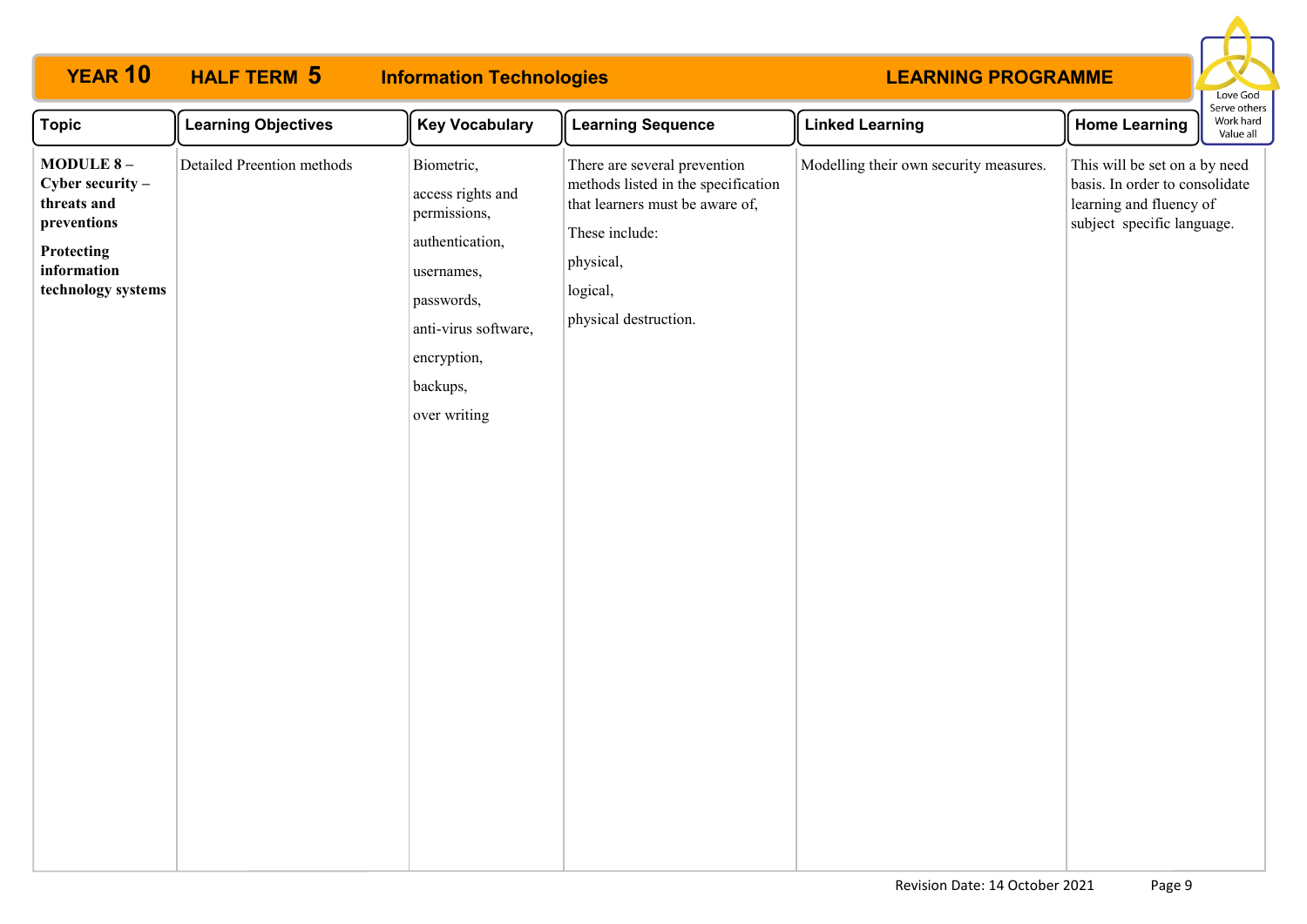#### **YEAR 10 HALF TERM 6 Information Technologies HALF TERM 6**



| <b>Topic</b>                                                                                 | <b>Learning Objectives</b>                                                                                                                                                                                                                                                                                                                      | <b>Key Vocabulary</b>                                                                 | <b>Learning Sequence</b>                                                                                                                                                                                                                                                                                                                                                                                                                                                                                                                                         | <b>Linked Learning</b>                                                                                                                                                                                                                                                                                                                                                                                                                                                                                                           | <b>Home Learning</b>                                                                                                     | Work hard<br>Value all |
|----------------------------------------------------------------------------------------------|-------------------------------------------------------------------------------------------------------------------------------------------------------------------------------------------------------------------------------------------------------------------------------------------------------------------------------------------------|---------------------------------------------------------------------------------------|------------------------------------------------------------------------------------------------------------------------------------------------------------------------------------------------------------------------------------------------------------------------------------------------------------------------------------------------------------------------------------------------------------------------------------------------------------------------------------------------------------------------------------------------------------------|----------------------------------------------------------------------------------------------------------------------------------------------------------------------------------------------------------------------------------------------------------------------------------------------------------------------------------------------------------------------------------------------------------------------------------------------------------------------------------------------------------------------------------|--------------------------------------------------------------------------------------------------------------------------|------------------------|
| MODULE 9-<br><b>Legislation and</b><br>data reliability                                      | LO4 (R012)<br>Understand the factors to be<br>considered when collecting and<br>processing data and storing data/<br>information<br>Current relevant IT legislation, at<br>time of delivery, its implications<br>and applications 1, 2<br>The importance of validity,<br>reliability and bias when collecting<br>and using data and information | <b>Digital Society</b><br><b>Bias</b><br>Intellectual property<br>law                 | Module 9 looks at the laws that<br>govern the use data and computer<br>systems. This is an aspect that is<br>always changing as the law tries to<br>catch up with the development of<br>technology. • The laws that are<br>relevant to the use and storage of<br>data. • The laws that are relevant to<br>a digital society, both in the<br>creation and use of computer<br>systems and products. • How to<br>ensure that the data we access on a<br>variety of digital platforms is<br>correct and free from any bias or<br>reliability issues.                 | http://www.ocr.org.uk/qualifications/<br>vocational-education-and-skills/<br>cambridge-nationals-information-<br>technologies-level-1-2-j808/                                                                                                                                                                                                                                                                                                                                                                                    | This will be set on a by need<br>basis. In order to consolidate<br>learning and fluency of<br>subject specific language. |                        |
| MODULE 9-<br><b>Legislation and</b><br>data reliability<br><b>Ethical issues</b>             | LO4 (R012)<br>Current relevant IT legislation, at<br>time of delivery, its implications<br>and applications 1, 2<br>The importance of validity,<br>reliability and bias when collecting<br>and using data and information                                                                                                                       | Ethics<br>Morals<br><b>Bias</b><br>Legislation                                        | It is important that learners<br>understand the different moral and<br>ethical issues associated with the<br>collection, storage and use of data/<br>information. Learners must be<br>aware of the impact of these issues<br>on organisations and individuals,<br>understanding how these can be<br>mitigated against. Learners split<br>into groups with each group being<br>given an ethical/moral issue<br>relevant to the use of information<br>technologies. The learner groups<br>could then create a presentation that<br>would be delivered to the class | https://bigdata.ukdataservice.ac.uk/<br>media/604711/big-data-and-data-<br>sharing_ethical-issues.pdf http://<br>www.gdrc.org/info-design/4-ethics.html<br>https://www.weforum.org/<br>agenda/2016/10/top-10-ethical-issues-in-<br>artificial-intelligence/http://<br>www.techrepublic.com/article/10-ethical-<br>issues-confronting-it-managers/ http://<br>conflict.lshtm.ac.uk/<br>page_13.htm#Ethical_Introduction<br>https://study.cardiffmet.ac.uk/AcSkills/<br>Documents/Research/<br>Research Ethics elesson/page 22.htm | This will be set on a by need<br>basis. In order to consolidate<br>learning and fluency of<br>subject specific language. |                        |
| MODULE 9-<br><b>Legislation and</b><br>data reliability<br>Validity, reliability<br>and bias | LO4 (R012)<br>The importance of validity,<br>reliability and bias when collecting<br>and using data and information                                                                                                                                                                                                                             | Validity of<br>information.<br>Reliability of<br>information.<br>Bias in information. | The implications of validity,<br>reliability and bias of data and<br>information when collecting,<br>processing and using internal or<br>external data and information<br>sources.                                                                                                                                                                                                                                                                                                                                                                               | http://www.ocr.org.uk/qualifications/<br>vocational-education-and-skills/<br>cambridge-nationals-information-<br>technologies-level-1-2-j808/                                                                                                                                                                                                                                                                                                                                                                                    | This will be set on a by need<br>basis. In order to consolidate<br>learning and fluency of<br>subject specific language. |                        |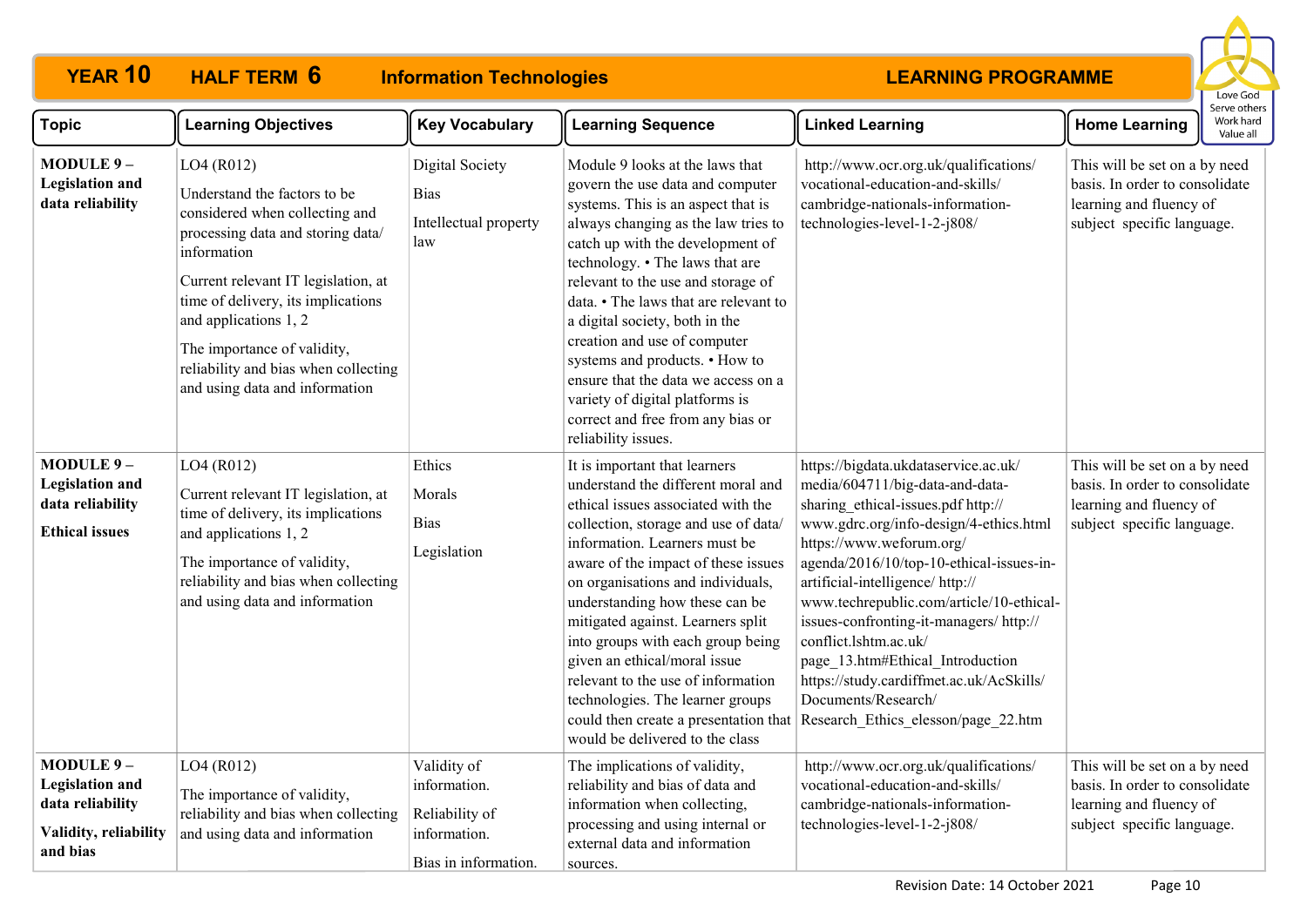#### **YEAR 10 HALF TERM 6 Information Technologies HALF TERM 6**



| <b>Topic</b>                                                                     | <b>Learning Objectives</b>                                                                                                                                                                                                                                                                                                                      | <b>Key Vocabulary</b>                                          | <b>Learning Sequence</b>                                                                                                                                                                                                                                                                                                                                                                                                                                                                                                                                               | <b>Linked Learning</b>                                                                                                                                                                                                                                                                                                                                                                                                                                                                                                             | <b>Home Learning</b>                                                                                                     | Work hard<br>Value all |
|----------------------------------------------------------------------------------|-------------------------------------------------------------------------------------------------------------------------------------------------------------------------------------------------------------------------------------------------------------------------------------------------------------------------------------------------|----------------------------------------------------------------|------------------------------------------------------------------------------------------------------------------------------------------------------------------------------------------------------------------------------------------------------------------------------------------------------------------------------------------------------------------------------------------------------------------------------------------------------------------------------------------------------------------------------------------------------------------------|------------------------------------------------------------------------------------------------------------------------------------------------------------------------------------------------------------------------------------------------------------------------------------------------------------------------------------------------------------------------------------------------------------------------------------------------------------------------------------------------------------------------------------|--------------------------------------------------------------------------------------------------------------------------|------------------------|
| MODULE 9-<br><b>Legislation and</b><br>data reliability                          | LO4 (R012)<br>Understand the factors to be<br>considered when collecting and<br>processing data and storing data/<br>information<br>Current relevant IT legislation, at<br>time of delivery, its implications<br>and applications 1, 2<br>The importance of validity,<br>reliability and bias when collecting<br>and using data and information | Digital Society<br><b>Bias</b><br>Intellectual property<br>law | Module 9 looks at the laws that<br>govern the use data and computer<br>systems. This is an aspect that is<br>always changing as the law tries to<br>catch up with the development of<br>technology.<br>The laws that are relevant to the use<br>and storage of data.<br>The laws that are relevant to a<br>digital society, both in the creation<br>and use of computer systems and<br>products.<br>How to ensure that the data we<br>access on a variety of digital<br>platforms is correct and free from<br>any bias or reliability issues.                          | http://www.ocr.org.uk/qualifications/<br>vocational-education-and-skills/<br>cambridge-nationals-information-<br>technologies-level-1-2-j808/                                                                                                                                                                                                                                                                                                                                                                                      | This will be set on a by need<br>basis. In order to consolidate<br>learning and fluency of<br>subject specific language. |                        |
| MODULE 9-<br><b>Legislation and</b><br>data reliability<br><b>Ethical issues</b> | LO4 (R012)<br>Current relevant IT legislation, at<br>time of delivery, its implications<br>and applications 1, 2<br>The importance of validity,<br>reliability and bias when collecting<br>and using data and information                                                                                                                       | Ethics<br>Morals<br><b>Bias</b><br>Legislation                 | It is important that learners<br>understand the different moral and<br>ethical issues associated with the<br>collection, storage and use of data/<br>information.<br>Learners must be aware of the<br>impact of these issues on<br>organisations and individuals,<br>understanding how these can be<br>mitigated against.<br>Learners split into groups with each<br>group being given an ethical/moral<br>issue relevant to the use of<br>information technologies. The<br>learner groups could then create a<br>presentation that would be<br>delivered to the class | https://bigdata.ukdataservice.ac.uk/<br>media/604711/big-data-and-data-<br>sharing ethical-issues.pdf<br>http://www.gdrc.org/info-design/4-<br>ethics.html<br>https://www.weforum.org/<br>agenda/2016/10/top-10-ethical-issues-in-<br>artificial-intelligence/<br>http://www.techrepublic.com/article/10-<br>ethical-issues-confronting-it-managers/<br>http://conflict.lshtm.ac.uk/<br>page 13.htm#Ethical Introduction<br>https://study.cardiffmet.ac.uk/AcSkills/<br>Documents/Research/<br>Research Ethics elesson/page_22.htm | This will be set on a by need<br>basis. In order to consolidate<br>learning and fluency of<br>subject specific language. |                        |